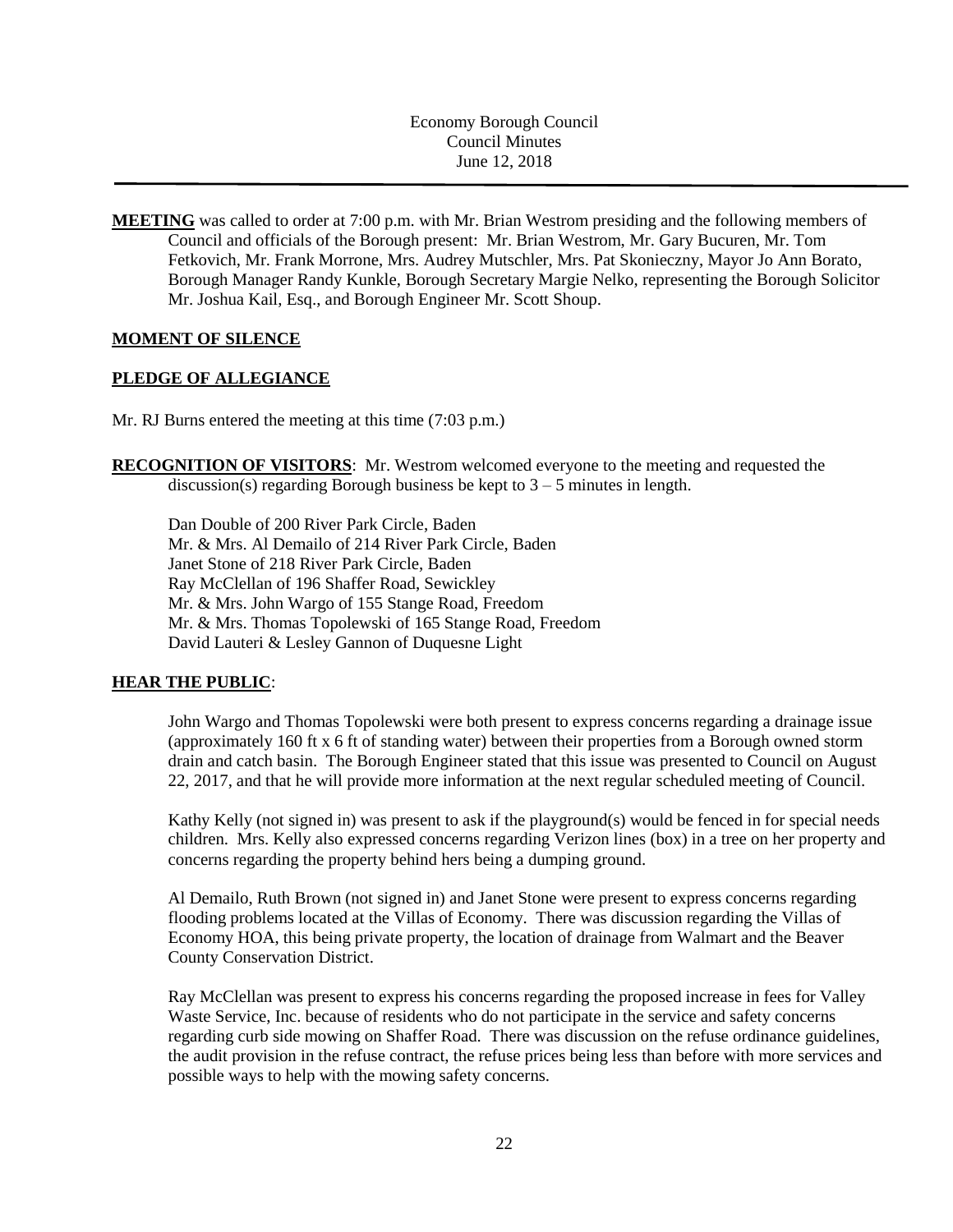David Lauteri & Lesley Gannon of Duquesne Light were present to discuss and answer any concerns Council may have regarding the proposed easement along Economy Way to provide electric to the West View Water Treatment Plant. Members of Council discussed the emergency access road being left open, the proposed \$5,000.00 offer for easement and the difference between a right-of-way easement and a utility permit.

**MINUTES** of the Regular Meeting held on May 22, 2018, were presented to Council. **After some review the motion of Mr. Morrone, seconded by Mrs. Skonieczny to approve the Regular Meeting Minutes of May 22, 2018, as presented was unanimously carried, with the exception of Mr. Burns due to he was not present at the May 22, 2018, meeting.**

**FINANCE COMMITTEE:** Mrs. Mutschler, Chairperson of the Finance Committee, reviewed the following:

- 1. Treasurer's Report for the month of May 2018 was presented to Council. After some review, this report was ordered received and filed.
- 2. Budget Report for the month of May 2018, was presented to Council. After some review and discussion this report was ordered received and filed.
- 3. Bills Payable for the period of May 09, 2018 through June 12, 2018, in the amount of \$218,638.70 from the General Fund and in the amount of \$1,310.36 from the Highway Aid (Liquid Fuels) Fund were presented to Council for review.

Mrs. Mutschler questioned the description of the fall/winter newsletter printing on the detail report. The Borough Manager stated that this was a typographical error and should have said spring/summer newsletter printing. Mrs. Mutschler stated so we don't have a problem again, you will ask people for input and then let us review before it goes to print.

Mrs. Mutschler stated that there was a lot of correspondence regarding the Zambelli fireworks contract and expressed concerns regarding how the monies were applied in the budget. The check was applied to the Playground Equip Exp-Recreation line item which is not correct according to an ordinance it was not the appropriated line item. Members of Council discussed concerns regarding the contract language, how and by whom the contract was entered into, appropriation of monies for the  $60<sup>th</sup>$  Anniversary event, if the contract should be revised due to language regarding unknown expenses, and if a motion to approve was needed. Mrs. Mutschler expressed concerns regarding utilities being deducted from the Community Day Exp-Recreation (452.330) and not the Park Utility Expense-Recreation (452.300). **After some discussion the motion of Mr. Burns, seconded by Mr. Morrone to approve the fireworks was made.** A roll call vote was requested. **A roll call vote was taken of the members of Council present. The motion passed after receiving five (5) affirmative votes and two (2) negative votes of all members of Council present.**

| Mr. Bucuren $-$ No     | Mr. Burns – Yes                        | Mr. Fetkovich – Yes | Mr. Morrone – Yes |
|------------------------|----------------------------------------|---------------------|-------------------|
| $Mrs.$ Mutschler – Yes | Mrs. Skonieczny – No Mr. Westrom – Yes |                     |                   |

The following verbatim statements are being made part of the record as requested by Mrs. Skonieczny's email, dated June 16, 2016, and are entered here into the minutes as per her request:

Mr. Bucuren stated, "No I do not agree on having a fireworks display."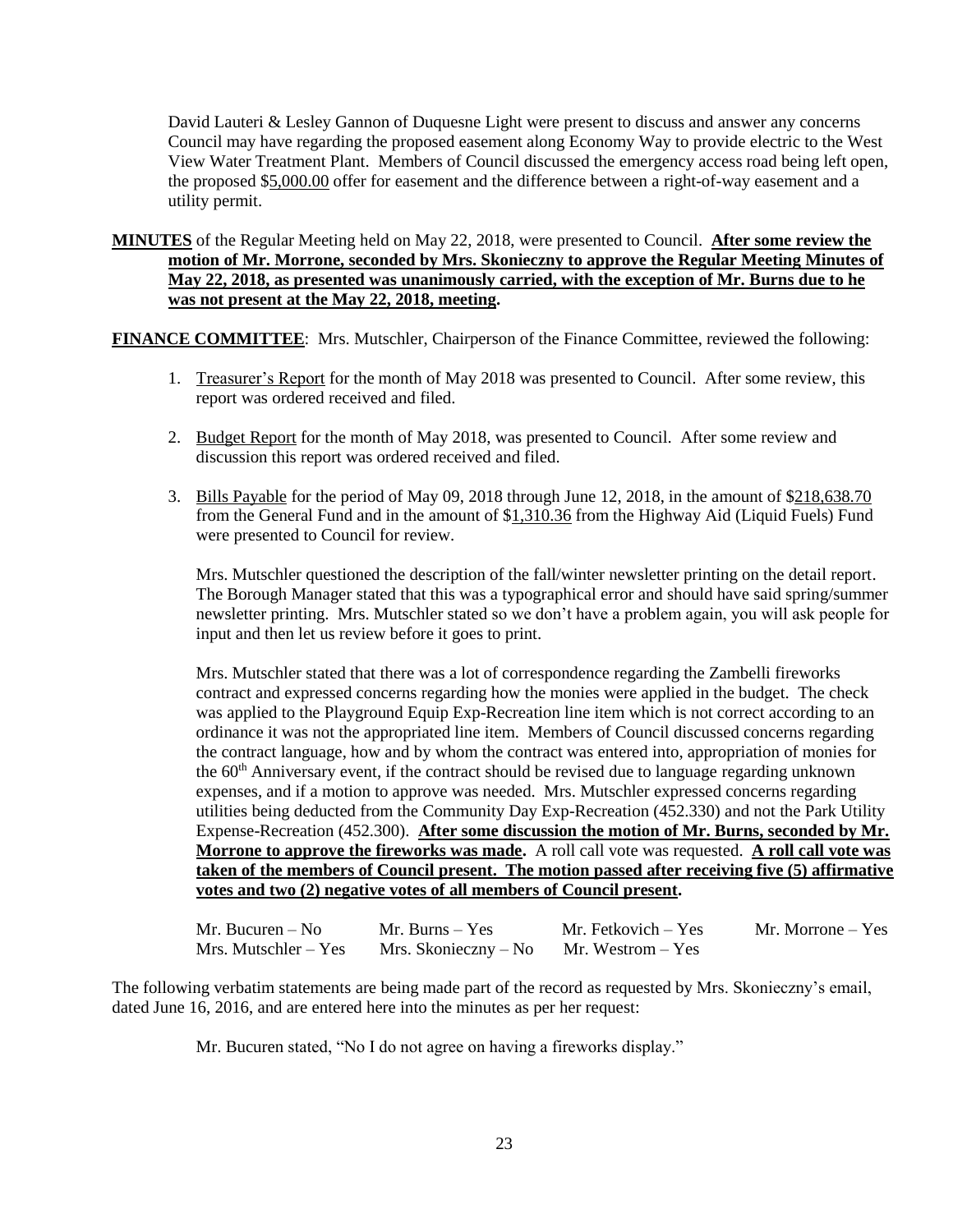Mrs. Skonieczny stated, "I do not agree either, I would like to see the money spent for more permanent, ah, ah, items for parks and recreation rather than, um, ten (10) minutes of fireworks for \$10,000.00."

**After some discussion on where to appropriate the monies, the motion of Mrs. Mutschler, seconded by Mr. Fetkovich to move \$12,000.00 from line item 452.311 (Playground) to 452.330**  (**Community Day Exp.**) was unanimously carried. Line item  $452.330$  will be renamed to  $60<sup>th</sup>$ Anniversary Exp.

**After some review and discussion, the motion of Mrs. Mutschler, seconded by Mr. Morrone to pay our bills.** Mrs. Mutschler wanted to change her motion to include that have been reviewed by the appropriate department heads and signed off by them**.** Mr. Burns stated that the motion was seconded, therefore the motion needs to be rescinded. Mrs. Mutschler rescinded the motion. **A motion by Mrs. Mutschler, seconded by Mr. Morrone to pay our bills that have been reviewed and signed off by the appropriate department heads was unanimously carried, with the exception of Mr. Bucuren regarding the Public Works bills, due to his brother works in the department and the exception of Mrs. Skonieczny regarding charges (if applicable) submitted on the Borough Solicitor's bill regarding litigation matters for the Skonieczny lawsuit.** 

## **General**

| 05/10/2018 | 26679 | Cardello Elect. Supply & Lighting     | Veterans Memorial - RAB FFLED Light Bulbs    | 3,415.00  |
|------------|-------|---------------------------------------|----------------------------------------------|-----------|
| 05/10/2018 | 26680 | Duquesne Light Company                | Monthly Electric Service                     | 1,117.25  |
| 05/10/2018 | 26681 | <b>Knepper Press</b>                  | 2018 Spring/Summer Newsletter Printing       | 1,490.00  |
| 05/10/2018 | 26682 | <b>U.S. Postmaster</b>                | 2018 Spring/Summer Newsletter Postage        | 1,624.08  |
| 05/10/2018 | 26683 | Cleveland Brothers Equip Co.          | 2018 Playground Equipment Rental             | 510.00    |
| 05/16/2018 | 26684 | PRPS-Pa Rec./Parks Society, Inc.      | 2018 Recreation Board Membership             | 100.00    |
| 05/16/2018 | 26685 | RANP-Rec Alliance N Pittsburgh        | 2018 Recreation Board Membership             | 50.00     |
| 05/24/2018 | 26686 | Voided                                | Voided                                       | 0.00      |
| 05/24/2018 | 26687 | (Ford) Baierl Ford                    | 2018 Ford F250 Pickup Truck                  | 28,348.00 |
| 05/24/2018 | 26688 | Terry Smith                           | 2018 Spring/Summer Newsletter Consultant Svc | 3,225.00  |
| 05/24/2018 | 26689 | Zambelli Fireworks Mfg. Co.           | 60th Anniversary Fireworks Display Deposit   | 5,000.00  |
| 05/31/2018 | 26690 | Cleveland Brothers Equip. Co.         | 2018 Playground Equipment Rental             | 150.00    |
| 06/12/2018 | 26691 | <b>ADT Security Services</b>          | Monthly Security Service                     | 93.96     |
| 06/12/2018 | 26692 | Aflac                                 | Employee ACC Insurance                       | 253.50    |
| 06/12/2018 | 26693 | Ambridge Area Sch. District           | 2018 Per Capita Overpayment                  | 2,257.50  |
| 06/12/2018 | 26694 | Ambridge Lumber Company               | 2018 Misc. Playground Supplies               | 189.00    |
| 06/12/2018 | 26695 | Ambridge Wholesale Tire Inc.          | <b>Tire Purchases</b>                        | 3,338.44  |
| 06/12/2018 | 26696 | Amcom Office Systems, Inc.            | Monthly Copier Maintenance/Overage           | 21.01     |
| 06/12/2018 | 26697 | Amrock Inc.-PA                        | 2018 RE Tax Refund                           | 435.27    |
| 06/12/2018 | 26698 | <b>Animal Control Services</b>        | Animal Control Service Fee                   | 550.00    |
| 06/12/2018 | 26699 | Approved Toilet Rentals, Inc.         | (3) Standard Units w/Hand Sanitizer-Parks    | 247.50    |
| 06/12/2018 | 26700 | <b>Aramark Uniform Service</b>        | <b>Uniform Expenses</b>                      | 491.68    |
| 06/12/2018 | 26701 | Avid Settlements, Inc.                | 2018 Real Estate Tax Refund                  | 562.27    |
| 06/12/2018 | 26702 | <b>Bauman Office Plus</b>             | Misc. Office Supplies                        | 130.79    |
| 06/12/2018 | 26703 | <b>BearCom</b>                        | Radio Service Contract                       | 200.00    |
| 06/12/2018 | 26704 | <b>Beaver County Central Printing</b> | 2018 Real Estate Printing Services           | 2,033.53  |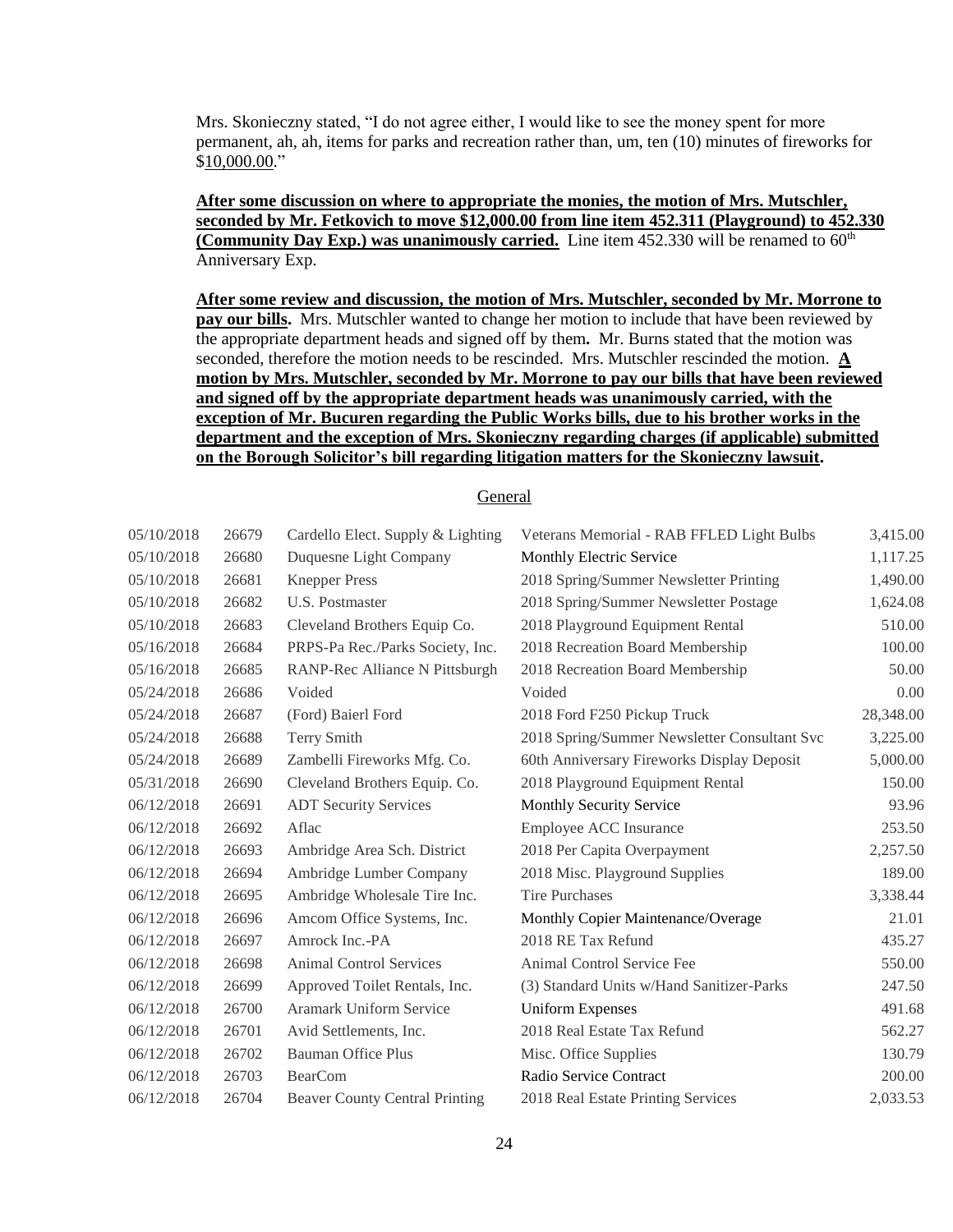| 06/12/2018 | 26705 | Beaver Cty Dept of Waste Mgmt.    | 2018 Recycling Leaves                           | 135.00    |
|------------|-------|-----------------------------------|-------------------------------------------------|-----------|
| 06/12/2018 | 26706 | Beaver Cty Times-4-7248694779     | Legal Ad-Help Wanted                            | 211.33    |
| 06/12/2018 | 26707 | Beaver Cty Times-Newspapers Inc.  | Legal Ad-Ordinances, 2018 Roadway Bid           | 923.75    |
| 06/12/2018 | 26708 | Beaver Valley FOP Lodge #4        | 2018 1st Qtr. Empl. FOP Dues                    | 360.00    |
| 06/12/2018 | 26709 | Butler Gas Products Co, Inc.      | Monthly Cylinder Rental                         | 23.03     |
| 06/12/2018 | 26710 | Cable Hardwoods, Inc.             | <b>Equipment Repair Supplies</b>                | 482.27    |
| 06/12/2018 | 26711 | Columbia Gas                      | Monthly Gas Service                             | 2,461.17  |
| 06/12/2018 | 26712 | Comcast 0029740                   | Monthly Internet/Phone Service                  | 1,056.68  |
| 06/12/2018 | 26713 | Comcast 0029955                   | Monthly Internet/Phone Service                  | 105.75    |
| 06/12/2018 | 26714 | Costco Membership                 | 2018 Membership Renewal                         | 180.00    |
| 06/12/2018 | 26715 | Coverall North America, Inc.      | Monthly Cleaning Services                       | 739.00    |
| 06/12/2018 | 26716 | Cummins Inc.                      | 2018 Generator Maintenance Agreement            | 711.85    |
| 06/12/2018 | 26717 | Delta Medical Supply Group, Inc.  | Misc. Operating Supplies                        | 188.80    |
| 06/12/2018 | 26718 | Dickman Directories Inc.          | 2018 Beaver Valley Directories                  | 303.60    |
| 06/12/2018 | 26719 | Duquesne Light Company            | Monthly Electric Service                        | 1,192.04  |
| 06/12/2018 | 26720 | Economy Borough Pol Assoc.        | 2018 1st Qtr. Empl. Assoc. Dues                 | 780.00    |
| 06/12/2018 | 26721 | Economy Borough Senior Citizens   | 2018 Economy Borough Senior Citizens Allocation | 1,000.00  |
| 06/12/2018 | 26722 | Economy Plumbing/Heating Co.      | Misc. Operating Supplies                        | 264.37    |
| 06/12/2018 | 26723 | Economy Volunteer Fire Dept.      | 2018 1st Qtr. EVFD Fire Allocation              | 58,250.00 |
| 06/12/2018 | 26724 | FNB Commercial Credit Card        | Misc. Purchases                                 | 689.00    |
| 06/12/2018 | 26725 | <b>Glat Auto Detailing</b>        | 2018 Ford F250 Pickup Truck Services            | 600.00    |
| 06/12/2018 | 26726 | Guth Laboratories, Inc.           | Certified Pre-mix Solutions                     | 37.34     |
| 06/12/2018 | 26727 | Heritage Security & Service Co.   | 2018 Real Estate Tax Refund                     | 355.89    |
| 06/12/2018 | 26728 | Herzog Truck Service, Inc.        | Vehicle Parts/Maint. Services                   | 180.00    |
| 06/12/2018 | 26729 | Hunter Truck Sales & Svce, Inc.   | Vehicle Repair Parts                            | 149.22    |
| 06/12/2018 | 26730 | Incom Supply of Pittsburgh        | Equip. Repair Parts/Playground Supplies         | 372.63    |
| 06/12/2018 | 26731 | JC Ehrlich Co., Inc.              | Pest Control Services                           | 442.98    |
| 06/12/2018 | 26732 | Kunkle, Randy S.                  | Mileage Reimbursement-Mgr.                      | 127.04    |
| 06/12/2018 | 26733 | LCA-Lease Corp. of America        | Telephone Leasing                               | 209.81    |
| 06/12/2018 | 26734 | M & R Power Equipment Group       | <b>Equipment Repair Parts</b>                   | 42.71     |
| 06/12/2018 | 26735 | Maher Duessel                     | 2017 Audit Services                             | 1,500.00  |
| 06/12/2018 | 26736 | <b>MDIA</b>                       | <b>Building Permit Inspections</b>              | 2,646.00  |
| 06/12/2018 | 26737 | MGSoft-Net, Inc.                  | Misc. Computer Services                         | 255.00    |
| 06/12/2018 | 26738 | Michael Baker International, Inc. | Planning Commission Consultant Fees             | 362.50    |
| 06/12/2018 | 26739 | <b>Mitel Cloud Services</b>       | Monthly Telephone Service                       | 282.04    |
| 06/12/2018 | 26740 | MRM Workers' Comp Fund            | Workers Comp Ins. Payment                       | 24,704.42 |
| 06/12/2018 | 26741 | Napa-Station Auto Parts           | Misc. Operating Supplies                        | 47.94     |
| 06/12/2018 | 26742 | National Fire Safety Co.          | 2018 Fire Extinguisher Services                 | 1,683.00  |
| 06/12/2018 | 26743 | Nationwide Employee Benefits      | Group Life Insurance Coverage                   | 2,287.19  |
| 06/12/2018 | 26744 | Occidental Life Ins. Co of NC     | Employee Paid Life Insurance                    | 27.82     |
| 06/12/2018 | 26745 | PA One Call System, Inc.          | PA One Call Services                            | 236.25    |
| 06/12/2018 | 26746 | PENN Power Group                  | Equipment/Vehicle Repair Parts                  | 7,041.31  |
| 06/12/2018 | 26747 | <b>PGH Networks</b>               | Telephone Maintenance                           | 99.00     |
| 06/12/2018 | 26748 | Pittsburgh Public Safety Supply   | <b>Uniform Expenses</b>                         | 826.38    |
| 06/12/2018 | 26749 | Reed Oil Company                  | Diesel Fuel/Diesel Tank Repair Part             | 1,424.13  |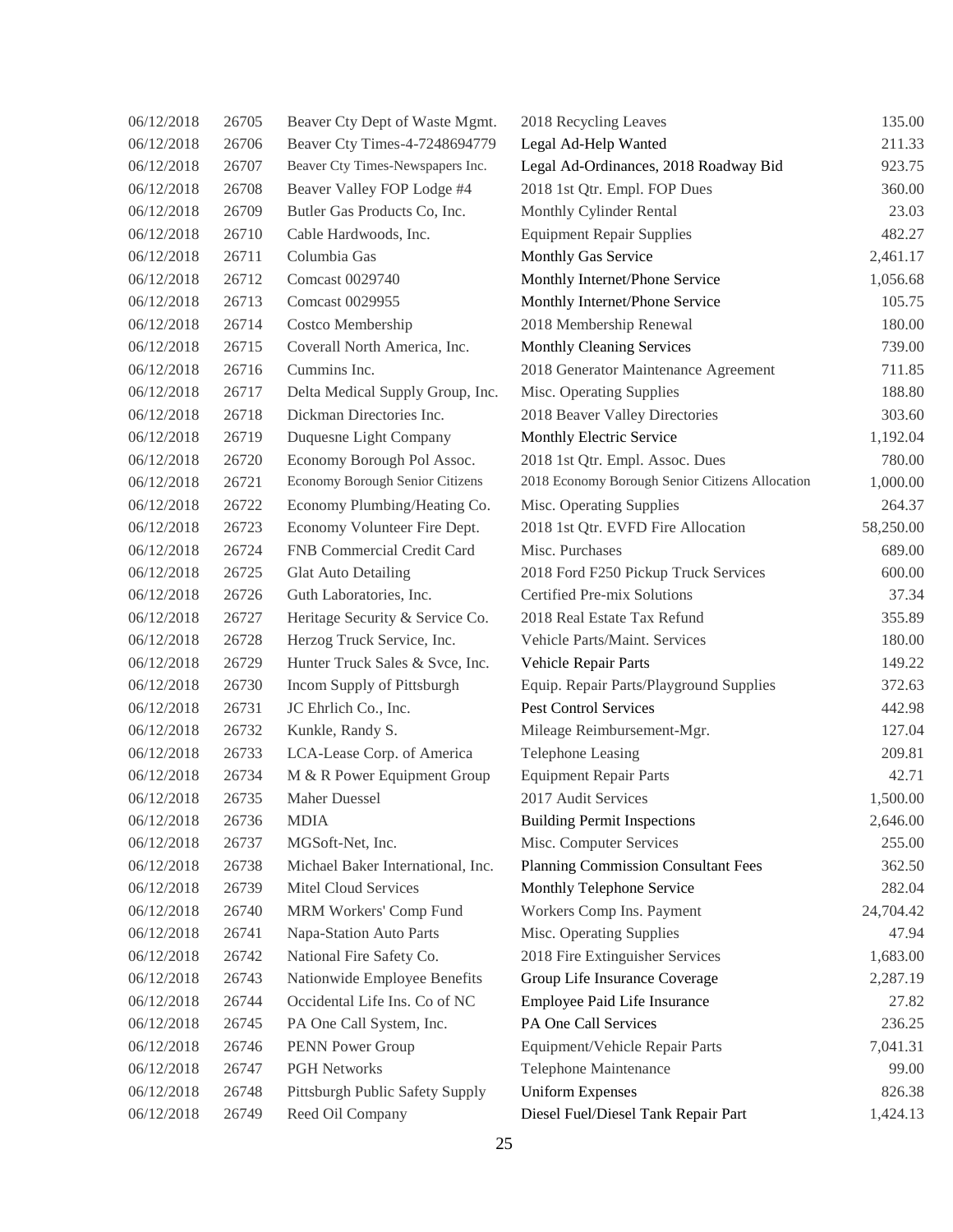| 06/12/2018 | 26750 | Reliance Standard Life Insurance  | Group Life Insurance Coverage          | 330.00     |
|------------|-------|-----------------------------------|----------------------------------------|------------|
| 06/12/2018 | 26751 | Russell Standard Corp.            | Cold Patch                             | 866.00     |
| 06/12/2018 | 26752 | S & S Fasteners, Inc.             | <b>Equipment Repair Parts</b>          | 72.00      |
| 06/12/2018 | 26753 | Sewickley Construction Prod. Inc. | Pipe Repair Parts/Playground Supplies  | 1,254.34   |
| 06/12/2018 | 26754 | Sharp n Fix                       | Equipment Purchase w/Accessories       | 249.74     |
| 06/12/2018 | 26755 | Shoup Engineering Inc.            | <b>Engineering Services</b>            | 2,414.00   |
| 06/12/2018 | 26756 | Smitty's Service.                 | Vehicle Parts/Maint. Services          | 3,636.37   |
| 06/12/2018 | 26757 | <b>Sprint Communications</b>      | Mthly Cellphone Service                | 179.94     |
| 06/12/2018 | 26758 | <b>Staples</b>                    | Misc. Office Supplies                  | 135.46     |
| 06/12/2018 | 26759 | Stephenson Equipment, Inc.        | <b>Equipment Repair Parts</b>          | 851.95     |
| 06/12/2018 | 26760 | Stuvach Printing & Graphics       | <b>Uniform Expenses</b>                | 224.64     |
| 06/12/2018 | 26761 | <b>SunSetz Lawncare</b>           | 2018 Contracted Lawn Maint. Service    | 190.00     |
| 06/12/2018 | 26762 | SWIF-State Worker's Ins. Fund     | Workers Comp Ins. Payment              | 1,762.00   |
| 06/12/2018 | 26763 | Teamsters Local Union 250         | <b>Union Dues</b>                      | 284.00     |
| 06/12/2018 | 26764 | Thomas, John C.                   | Mileage Reimbursement-CEO              | 19.62      |
| 06/12/2018 | 26765 | <b>Thomson Reuters-West</b>       | 2018 Prudence Subscription Renewal     | 240.00     |
| 06/12/2018 | 26766 | Valley Waste Service, LLC         | Dumpster Removal-Parks/Yard Waste      | 615.00     |
| 06/12/2018 | 26767 | Verizon S0007576-Business         | Monthly Telephone Service              | 37.34      |
| 06/12/2018 | 26768 | Verizon Wireless-542192420        | Monthly Wireless Telephone Service     | 576.78     |
| 06/12/2018 | 26769 | V <sub>i</sub> -HAUS              | Monthly Hosting Agreement Fees         | 875.50     |
| 06/12/2018 | 26770 | W. PA Teamsters - COBRA           | Monthly COBRA Health Insurance         | 895.74     |
| 06/12/2018 | 26771 | W. PA Teamsters Emp Welfare Fund  | Monthly Health Insurance               | 23,918.76  |
| 06/12/2018 | 26772 | Wex Bank-Sunoco                   | Monthly Gasoline Usage                 | 3,207.50   |
| 06/12/2018 | 26773 | Woods, Jason M.                   | Reimb-NRA Membership/Range Fees        | 100.00     |
| 06/12/2018 | 26774 | Ambridge Do It Best Home Center   | 2018 Playground Grand Opening Expenses | 300.00     |
| 06/12/2018 | 26775 | Joseph A. Askar Law Offices       | 2018 Solicitor Services & Retainer     | 3,570.00   |
|            |       |                                   |                                        | 218.638.70 |

#### Highway Aid Fund

| 06/12/2018 | 144 | Duquesne Light Company | Mthly Electric Service-Street Lights/Traffic Signals | 1.310.36 |
|------------|-----|------------------------|------------------------------------------------------|----------|
|            |     |                        |                                                      | 1.310.36 |

#### **ORDINANCE COMMITTEE**: No Report.

**PARKS and RECREATION COMMITTEE**: Mr. Fetkovich, Chairperson of the Parks and Recreation Committee, stated that the Playground Grand Opening is scheduled for Saturday, June 16, 2018, from 9:00 am to 12:30 pm with light refreshments and games for the children. Mr. Fetkovich thanked Mr. Ted Brickner and the Public Works Department for a fantastic job, the Recreation Board for their vision, supporting members of Council, the Community, the Borough Manager and Shoup Engineering for working with me when there were problems and issues.

**PROPERTY and BUILDING COMMITTEE**: Mr. Morrone, Chairperson of the Property and Building Committee and the Borough Manager, presented Council with an update regarding the repair(s) for the public works department roof. The new roof estimate is expected to be over the state threshold and will require an advertised public bid.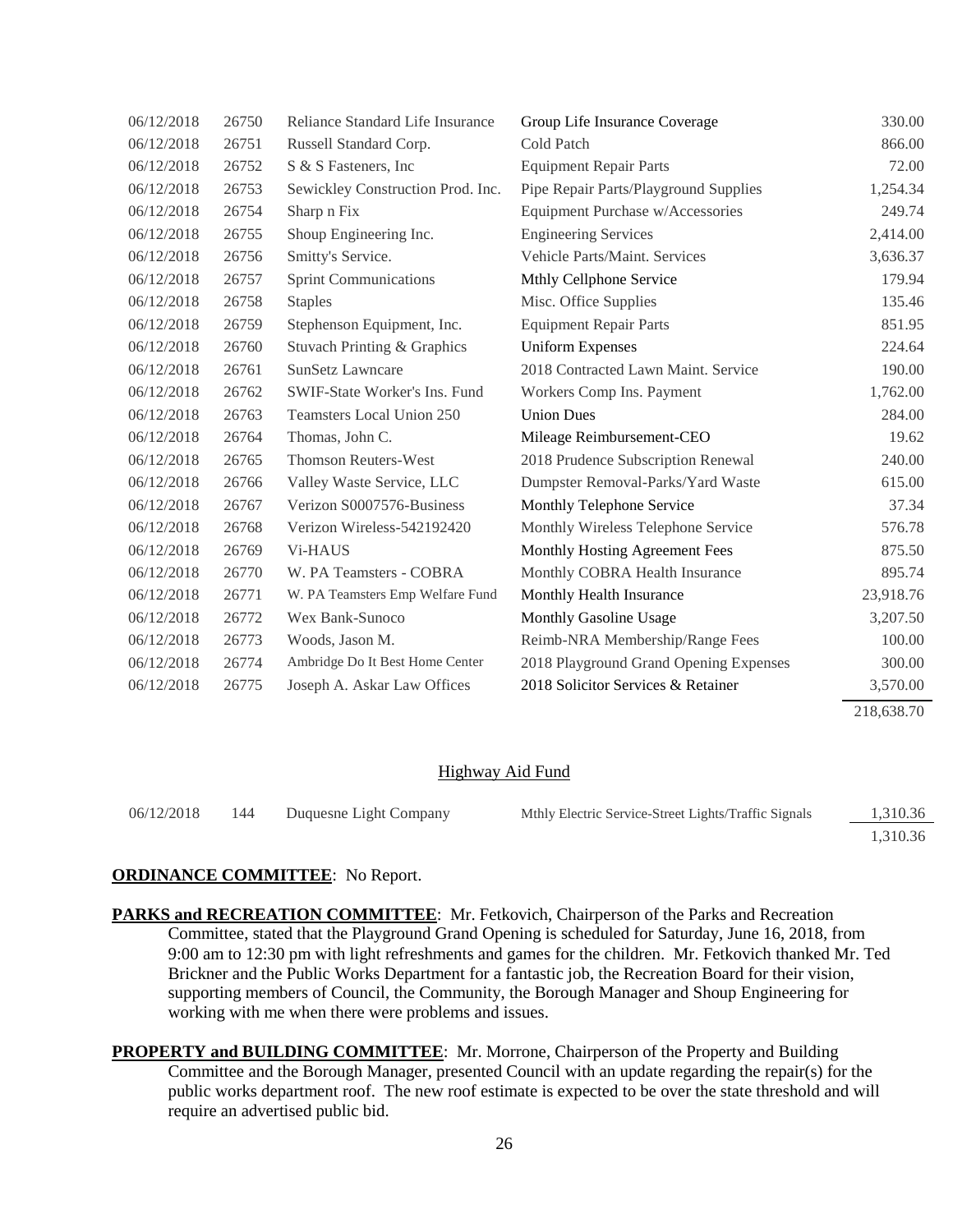# **PUBLIC SAFETY COMMITTEE**: No Report.

- **PUBLIC WORKS (PW) COMMITTEE**: Mr. Burns, Chairperson of the Public Works Committee, presented Council with updates regarding the following issue(s):
	- 1. Public Works Reports Mr. Burns presented Council with an overview of items that the Public Works Department has completed. After some review, these reports were ordered received and filed.
	- 2. Amsler Ridge Road Mr. Burns reviewed concerns by the Interim Public Works Working Foreman regarding the receipt of numerous phone calls about the condition of Amsler Ridge Road from the trailer park towards the Chestnut Plan. Members of Council discussed the suggestion of in-house paving, should the budget permit the expense. Mrs. Mutschler stated that we should wait until we see where we stand.
	- 3. Gross Drive Mr. Burns reviewed concerns by the Interim Public Works Working Foreman regarding the condition of Gross Drive. Members of Council discussed the suggestion of paving Gross Drive in place of Nettle Creek Road and Shady Spring Road. The Borough Engineer stated that the contract for the 2018 Roadway Improvement Plan has already been awarded and no changes can be made.

Mrs. Mutschler asked if there is any word on their contract. The Borough Solicitor stated that yes there will be discussion and a vote on the "terms" which we believe will be suitable to the union in executive session.

Mr. Fetkovich asked for an executive session to discuss the hiring of a third part-time summer help position and to review the offer letter.

**MAYOR'S REPORT**: Mayor Borato presented Council with updates regarding the following issues:

- 1. Mayor's Monthly Police Department Report for May 2018 After some review, this report was ordered received and filed.
- 2. Police Department Excess Tires Mayor Borato presented Council with an update regarding approximately fifty-eight (58) used and new tires that were being stored at Stanley's Economy Auto Supply (Stanley's) for police vehicles. Upon the closing of Stanley's, the tires were returned to the Borough. Smitty's Service has offered to inspect the tires for usability and dispose of the non-usable ones for \$2.00 each. Members of Council discussed the possible uses for the usable tires, disposal of non-usable tires, why so many were bought and offering the tires to a lesser community. Mayor Borato expressed concerns regarding the liability of selling or giving away/donating possible non-safe tires and recommended waiting to hear back from Smitty's Service.
- 3. Borough Building and Public Works Department Video Cameras Mayor Borato presented an update regarding the video feed from the Borough Building and Public Works Department being sent to the Police Department. Mayor Borato stated that she asked Vector Security if the handle bio-metric time clocks and they do not, but Staples does.

**SOLICITOR'S REPORT**: The Borough Solicitor presented Council with updates regarding the following issue(s):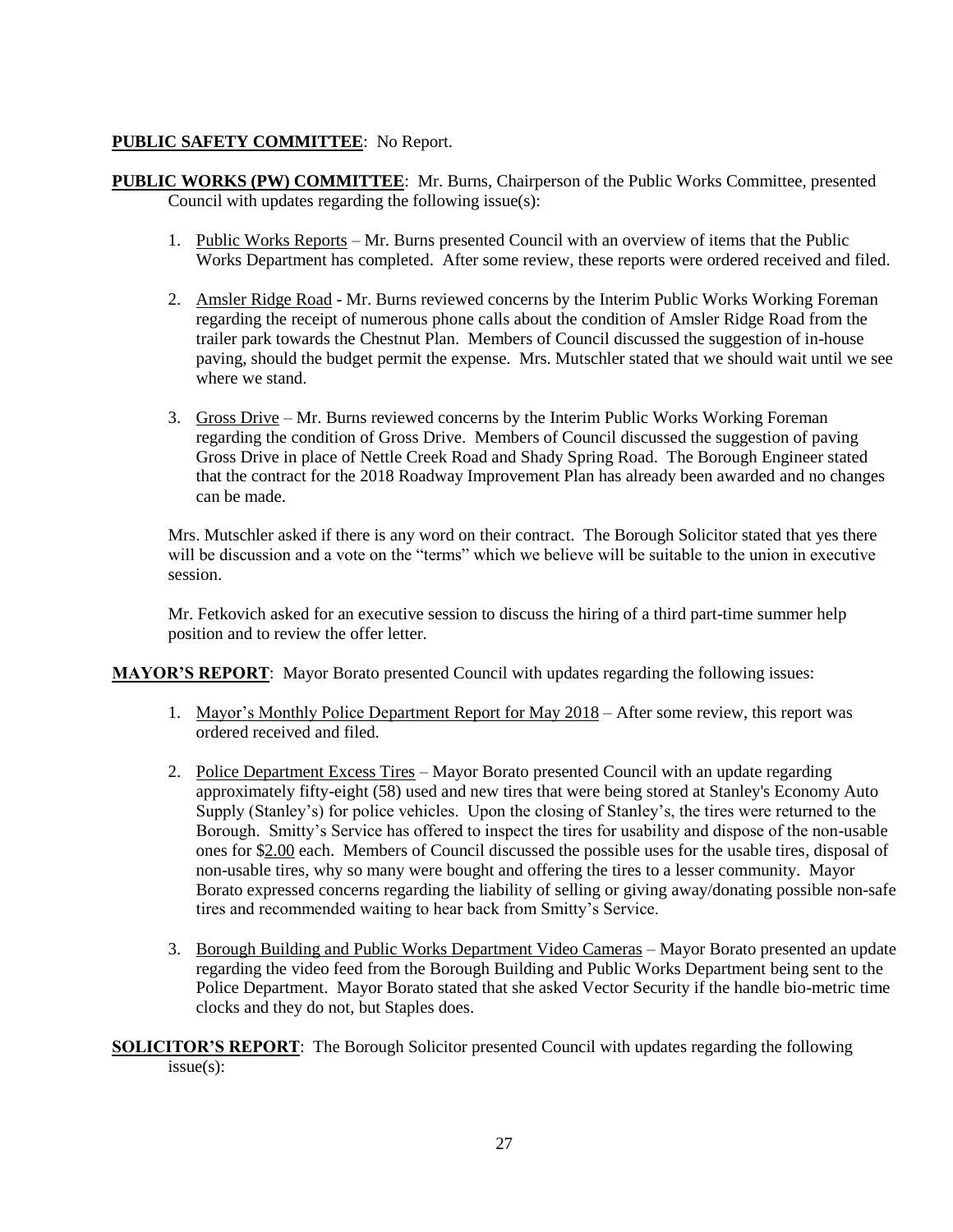- 1. Skonieczny Lawsuit The Borough Solicitor stated that this matter was dismissed on June 4, 2018, the Judge ruled that if there were alleged violations of the Sunshine Act, they were cured by the follow up. Mrs. Skonieczny read, for the record, (from the court's opinion) that the court did determine that the Borough and Mr. Burns violated the Sunshine Act, although he declined to invalidate the vote thereafter. There is a thirty (30) day appeal period.
- 2. Heart and Lung Policy –After meeting with Chief O'Brien, the Borough Solicitor will meet with the bargaining unit to review and approve.
- 3. Ambridge Water Authority Fire Hydrant Agreement The Borough Solicitor distributed the proposed amendments to Council at the last meeting and requested that they be reviewed. This matter was postponed until the next regular scheduled meeting of Council.
- 4. Economy Volunteer Fire Department (EVFD) Contract The Borough Solicitor presented Council with a draft resolution for their review and input. The resolution is a simple statement regarding the millage allocation concerning what is, what should have been delivered, what was delivered and the difference. Members of Council discussed how the amounts and numbers will be calculated, who will calculate them, and if the information from the House Bill should be included.
- 5. Time Clocks The Borough Solicitor stated that he had contacted the Beaver County Court House and is waiting for a response.

**ENGINEER'S REPORT** – The Borough Engineer presented Council with updates regarding the following issue(s):

- 1. Green Forest Culvert Issue The Borough Engineer presented Council with the background of this issue and recommends replacing the existing pipe with a thirty-six (36) inch pipe approximately sixty (60) feet long. One quote has been received and two (2) more are expected, which do not include asphalt repairs. The property owner has requested a catch basin installed on his side of the road if the work is done. The catch basin would require a public bid because of the threshold allotments. Mrs. Mutschler questioned if budget line item 439.040 would be used.
- **2.** Ridgewood Drive Drainage Issue The Borough Engineer presented a background of this project and explained that this project will require a public bid because of the threshold allotments. **After some review and discussion, the motion of Mr. Fetkovich, seconded by Mr. Bucuren to approve the bid advertising was unanimously carried.**
- 3. 2018 Roadway Improvement Project The Borough Engineer informed Council that Shields Asphalt Paving is signing the contract and should begin work mid-summer.

## **OLD BUSINESS**:

- 1. Council Compensation Ordinance No. 468 An Ordinance fixing the amount of annual compensation to be received by the Mayor, President of Council and Council Members in an amount not to exceed that authorized by law was presented to Council. The Borough Manager verified that Ordinance No. 468 was adequately advertised as required. **After some review, the motion of Mrs. Mutschler, seconded by Mr. Fetkovich to approve Ordinance No. 468 was unanimously carried.**
- 2. Economy Volunteer Fire Department (EVFD) Allocation Payments This matter was discussed under the Borough Solicitor Report.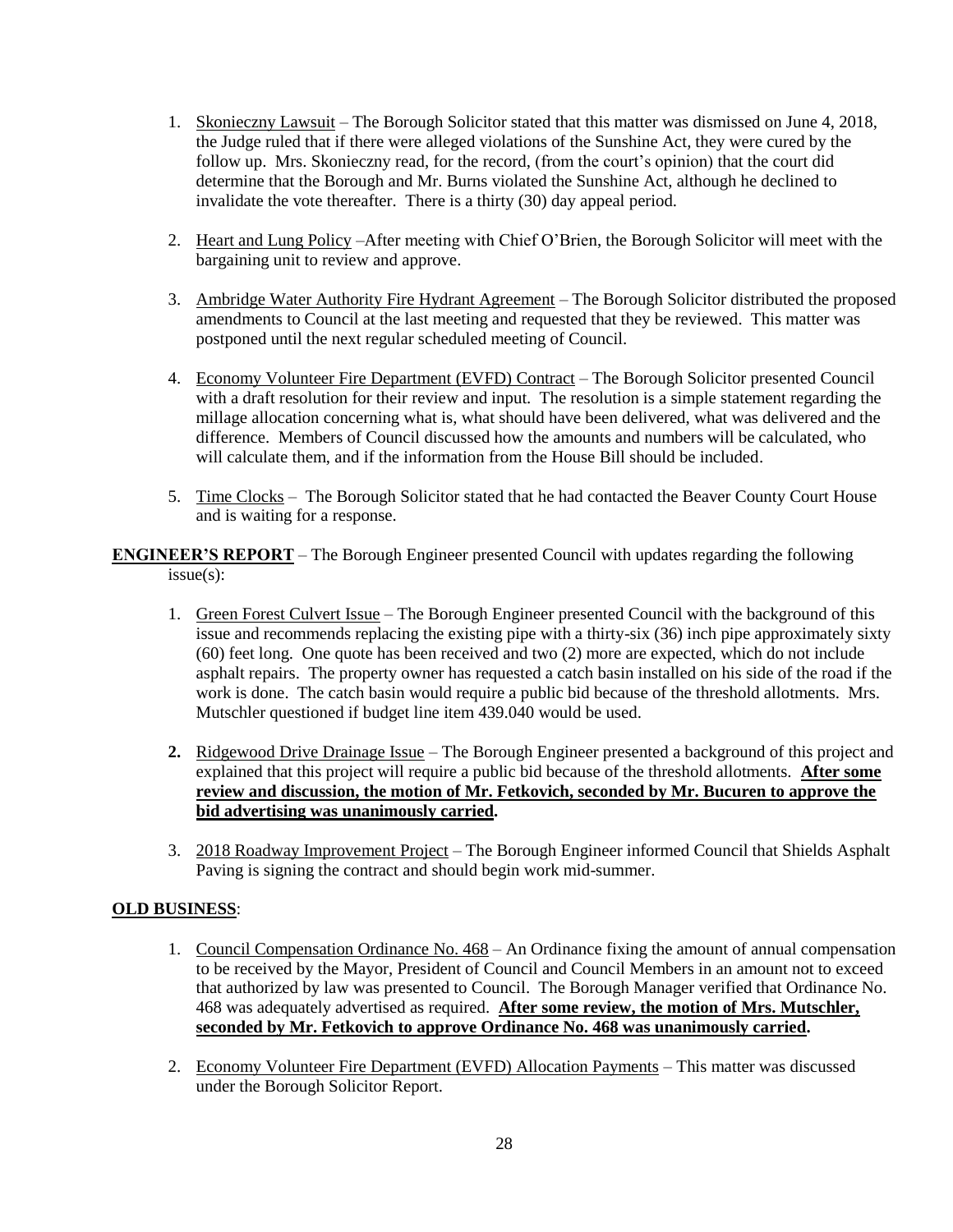- 3. Personnel Handbook Update The Borough Solicitor stated that an ADP Representative will be contacting the Borough Office.
- 4. Zambelli Fireworks Contract (Recreation Board) This matter was discussed under the Bills Payable portion of the meeting.
- 5. Non-organized Employee Pay Upon being presented it was determined that the matter would not be discussed.
- 6. Fee Resolution This matter is on hold.
- 7. Personnel Committee (not on agenda) Mrs. Skonieczny inquired as to when the committee members will be established to the Personnel Committee. The Personnel Committee was established by a motion at the March 27, 2018, meeting of Council. Members of Council discussed concerns regarding the need to define the objective of the committee. It was the consensus of Council that they prepare a list of objective recommendations for this committee which will be discussed at the next regular meeting of Council.
- 8. Compton Road Truck Traffic Mr. Bucuren inquired if there are any updates regarding the tri-axle truck traffic traveling on Compton Road which has a ten (10) ton weight limit. The Borough Solicitor discussed the dilemma of the individual possibly creating this situation by the moving the property lines from the prior access onto Conway Wallrose Road which was recommended/approved by the Planning Commission. The Borough Solicitor stated the rule is if there is another way of getting to the same place without violating the weight limit and its not unsafe then that is the access to be used. The Borough Manager stated that he is still researching the revocation of the Overweight Permit and reviewed the information he has received from PennDOT.

## **NEW BUSINESS**:

- 1. Valley Waste Billing Increase This matter was discussed under Hear the Public Session.
- 2. Accident Involving the Boom Mower The Borough Manager informed Council that a windshield was recently broke by the mower and that our insurance is only required to pay the individual's deductible which has been done.
- 3. 371 Golden Grove Road (Bonner Property) The Borough Manger presented Council with the response letter, dated June 6, 2018, from Mr. Brian Bonner explaining his intentions with preliminary design changes.
- 4. R. Dunn Retirement The Borough Manager informed Council of the pension election that was chosen and that such disbursement will be made to the designation of Mr. Dunn's choice.

## **OTHER BUSINESS**: None

**EXECUTIVE SESSION:** Mr. Westrom requested Council go into Executive Session regarding the Part-time Summer Help position and a contractual matter at 9:35 p.m., as per the motion of Mrs. Mutschler, seconded by Mr. Bucuren.

The motion of Mr. Fetkovich seconded by Mr. Morrone to reconvene at 10:04 p.m. was unanimously carried.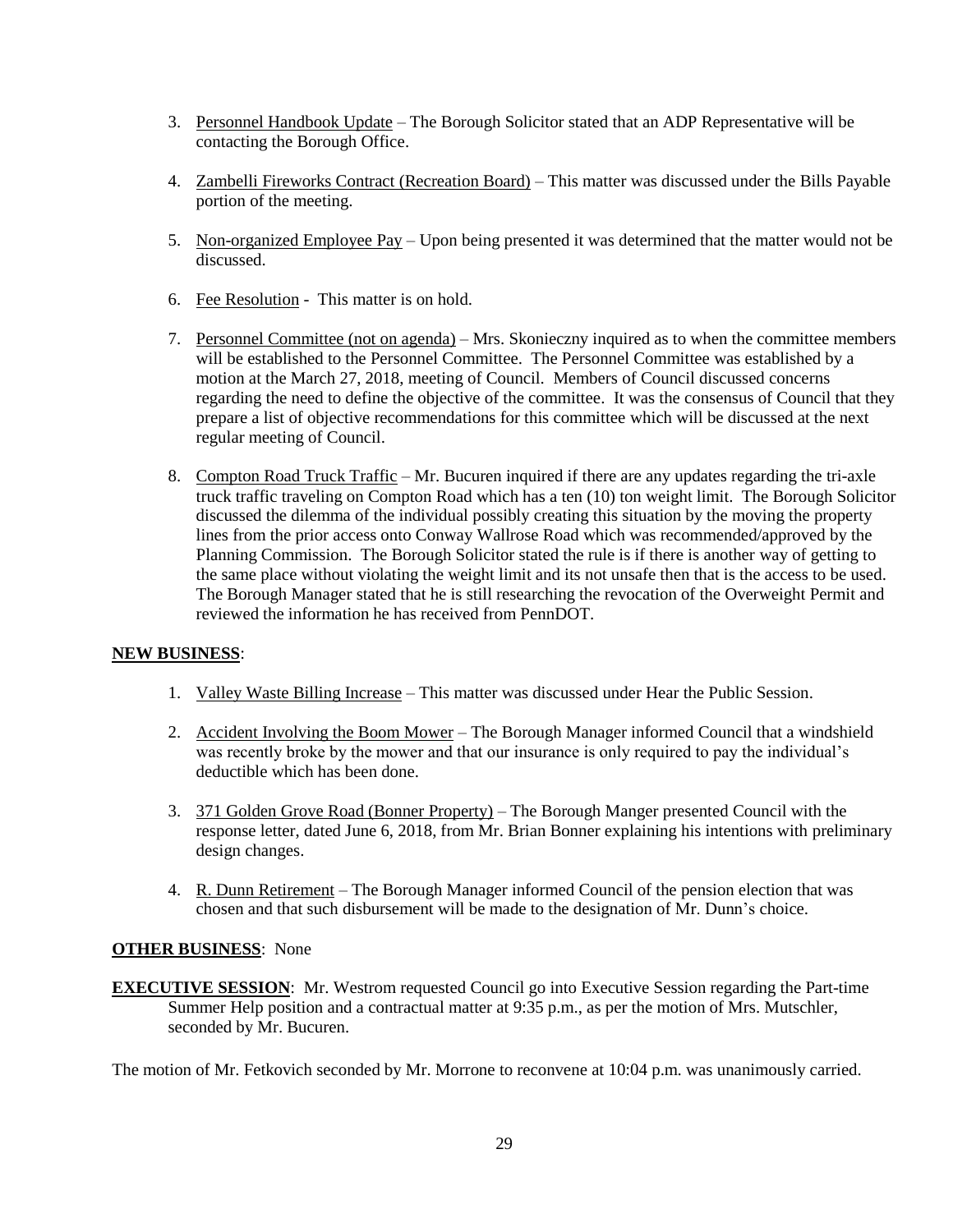Upon re-entering the public meeting, the following item(s) were reviewed:

- 1. Proposed Terms to the Union for the Public Works Contract Agree to propose to the union that both sides are agree to the following:
	- a. An eighty cent raise per hour increase for each of the four (4) years of the contract.
	- b. New starting wage is \$21.00 per hour.
	- c. To drop longevity pay for new hires.
	- d. There is no longer a \$7,500.00 life insurance policy for new hires, when they retire that provision will be eliminated.
	- e. To use up to twelve (12) current year sick days before going on short term disability.
	- f. Provision related to Article 7, Work Week, Hour and Wage, paragraph A-will include language that reflects sick time, personal days, vacation days and holidays to be counted towards a forty (40) hour per week.
	- g. The Borough and Union discussed the possibility of going to two (2) fifteen-minute (15 min.) job site breaks, but there was no firm agreement on that provision, it will be decided amongst the negotiators.
	- h. The Borough agrees to keep the healthcare costs at three percent (3%), as long as, the Union goes on the new healthcare plan that was presented to the Borough negotiators.
	- i. Language in Article 11, Sick Days, paragraph A, last sentence-adding words per day after \$50.00 in the contract.

**A motion by Mr. Morrone, seconded by Mr. Fetkovich approving these terms to present to the Union as a firm offer was unanimously carried, with the exception of Mr. Bucuren who recused himself due to his brother is part of the road department**.

2. Part-time Summer Help – **A motion by Mr. Morrone, seconded by Mrs. Mutschler to hire Parker Freshwater contingent to the terms of the offer letter at a rate of \$12.00 per hour not to exceed 28 hours per week was unanimously carried.**

There being no further business, the motion of Mr. Morrone, seconded by Mrs. Skonieczny to adjourn the meeting at 10:08 p.m. was unanimously carried.

> Margie L. Nelko Borough Secretary

Randy Kunkle Borough Manager